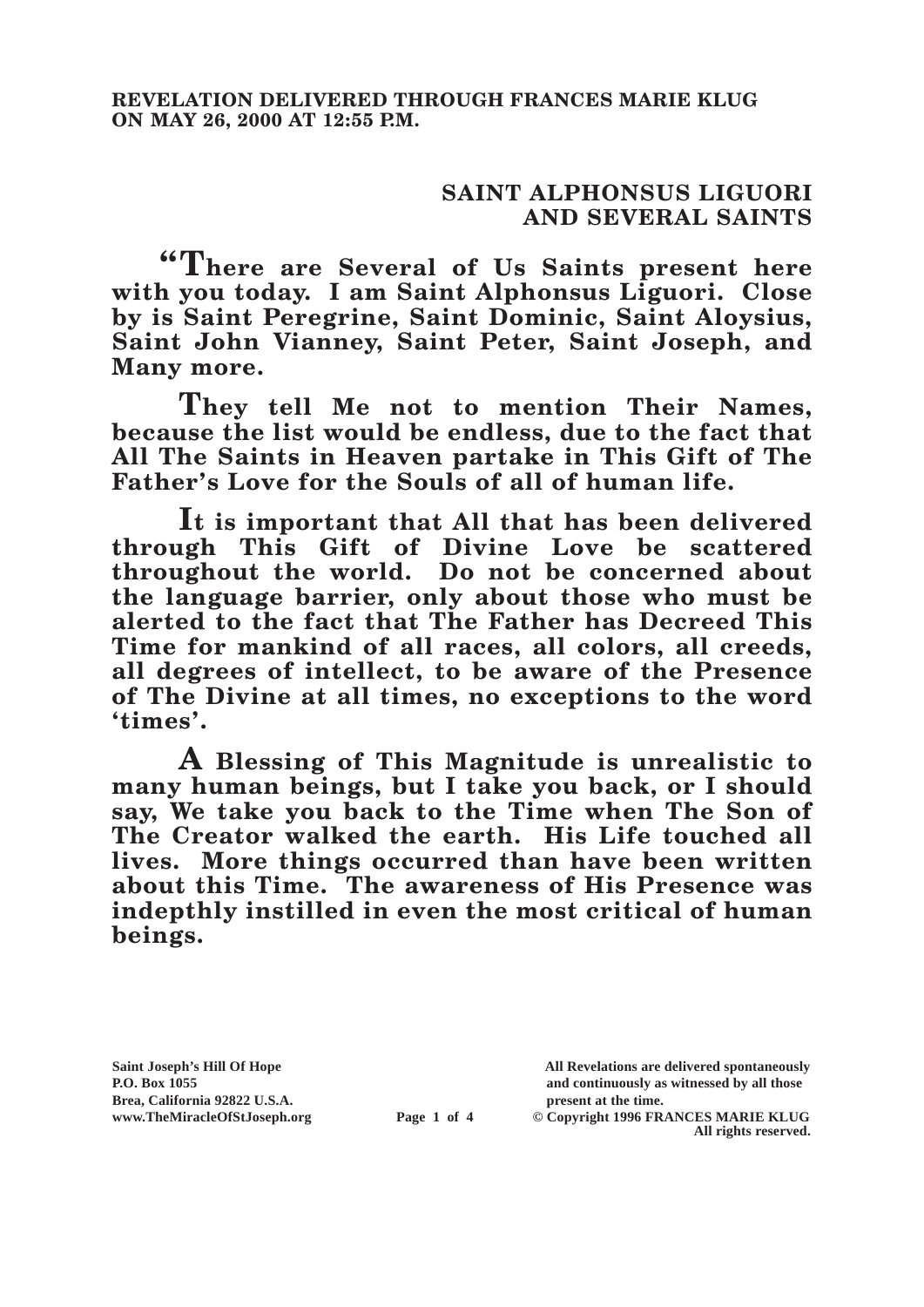**At this time that I speak to you, you must pass All that has gone forth through Words and allow nothing to stand in your way, or no one, because as the Apostles were important in Their time, all who partake in This Gift of Divine Love, and are given the privilege to print What is spoken by so Many Here in the Heavens, have the responsibility to enforce Much, Many, All of The Things that have been put into script, available to every human being alive, and those yet to be born.**

**What has occurred at this time in which you live is a Gift beyond human comprehension, but a Gift of Divine Origin for the sake of millions of Souls at the present time, and Those yet to come. When I say the last few Words, it means Those yet Who will be appointed to human individuals and will be responsible for all that a human individual practices in his or her time of life.**

**Impurities of the mind, the body, are prevalent throughout the world. Men, women and children ignore the fact that the impurity harms more than their physical or their mental, but it reflects in his or her Soul.**

**If there were no Souls attached to human life, human life would be like all other living matter or things. Grass has no Soul, a bush has no Soul, a tree has no Soul, animals do not have Souls. The sun doesn't have a Soul. The moon doesn't have a Soul. The stars do not have Souls. The dirt in the earth has no Soul.**

Brea, California 92822 U.S.A.<br>
www.TheMiracleOfStJoseph.org<br> **Page 2 of 4** © Copyright 1996 FR.

**Saint Joseph's Hill Of Hope All Revelations are delivered spontaneously P.O. Box 1055 and continuously as witnessed by all those** 

**Page 2 of 4** © Copyright 1996 FRANCES MARIE KLUG **All rights reserved.**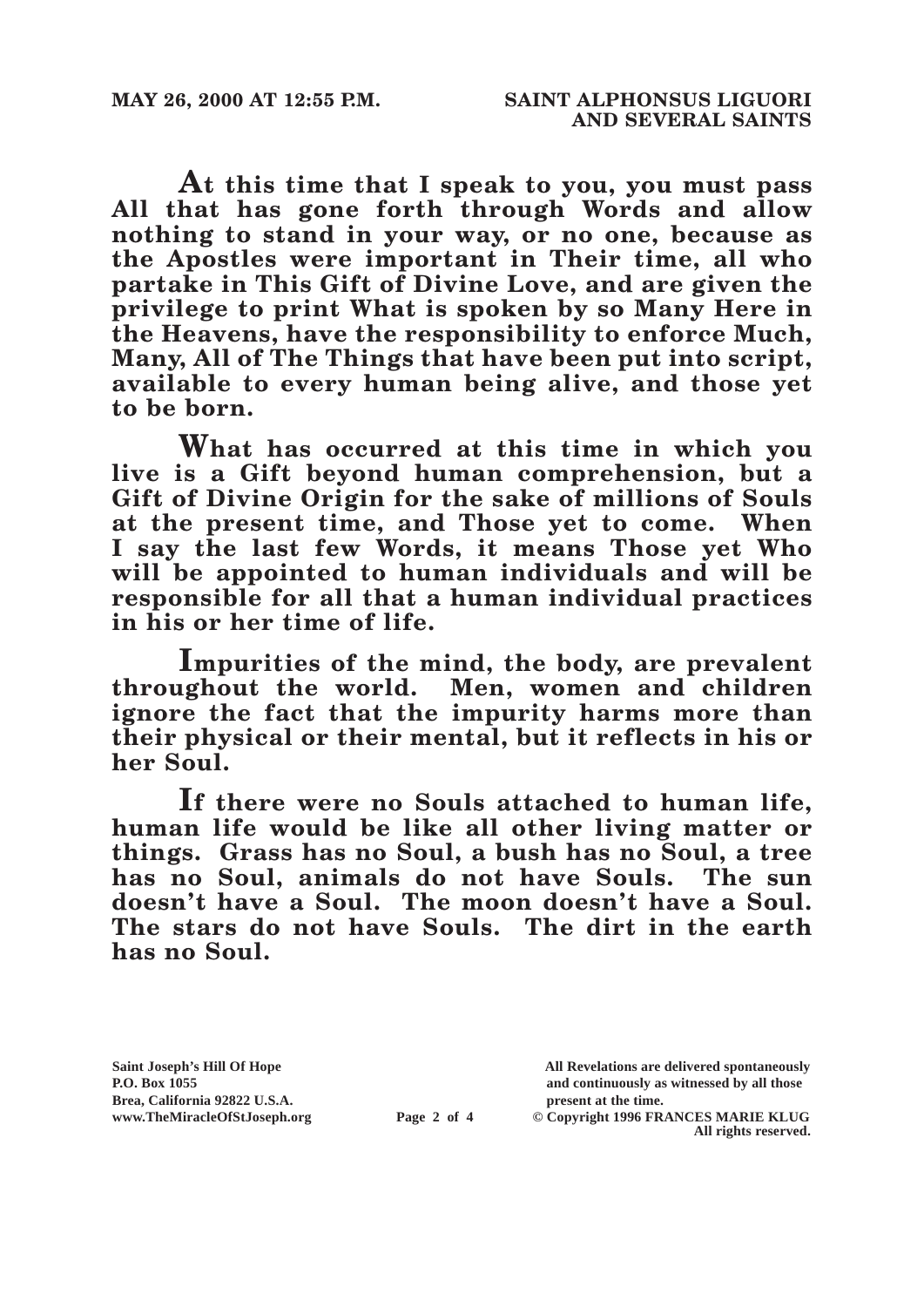**Human life has been gifted far beyond what the average human being realizes, and that is why This Gift of Divine Love, with so much Instruction regarding Saints and Sainthood, is so Important. It is to awaken the human mind of all ages to realize that human life is a gifted Gift of Divine Love, giving to human life many abilities, plus a conscience, plus a**  will to choose purity over impurity, right over wrong, **good over evil.**

**So few human beings even think of the responsibility of human life. It is important that This Gift of Divine Love, This Miracle of Hope, be spread throughout the world in all languages, so no one has an excuse to not know that they have an Important Gift of Divine Love within them, called 'the Soul'.**

**There are so many Words that could be spoken at this time, so many Beautiful Lessons, Directions, but at this point in time, All that has been put into script is a Gift of Divine Love, and should be passed throughout the world to enlighten those who have nothing else to instruct them, because strength is needed to each man, woman and child to more fully understand that human life is a Gift beyond what it is seen to be as just man.**

**As I leave you, I beseech you to spread All that has been put into script in This Gift of The Father's Love, because It has been given to the world to cause an Awareness of the Importance that human life has within it a Soul, a Portion of The Creator, that must never be marred, made impure, because it is that Gift of Divine Love that will return to The Father when the** 

Brea, California 92822 U.S.A.<br>
www.TheMiracleOfStJoseph.org<br> **Page 3 of 4** © Copyright 1996 FR.

**Saint Joseph's Hill Of Hope All Revelations are delivered spontaneously P.O. Box 1055 and continuously as witnessed by all those** 

**Page 3 of 4** © Copyright 1996 FRANCES MARIE KLUG **All rights reserved.**